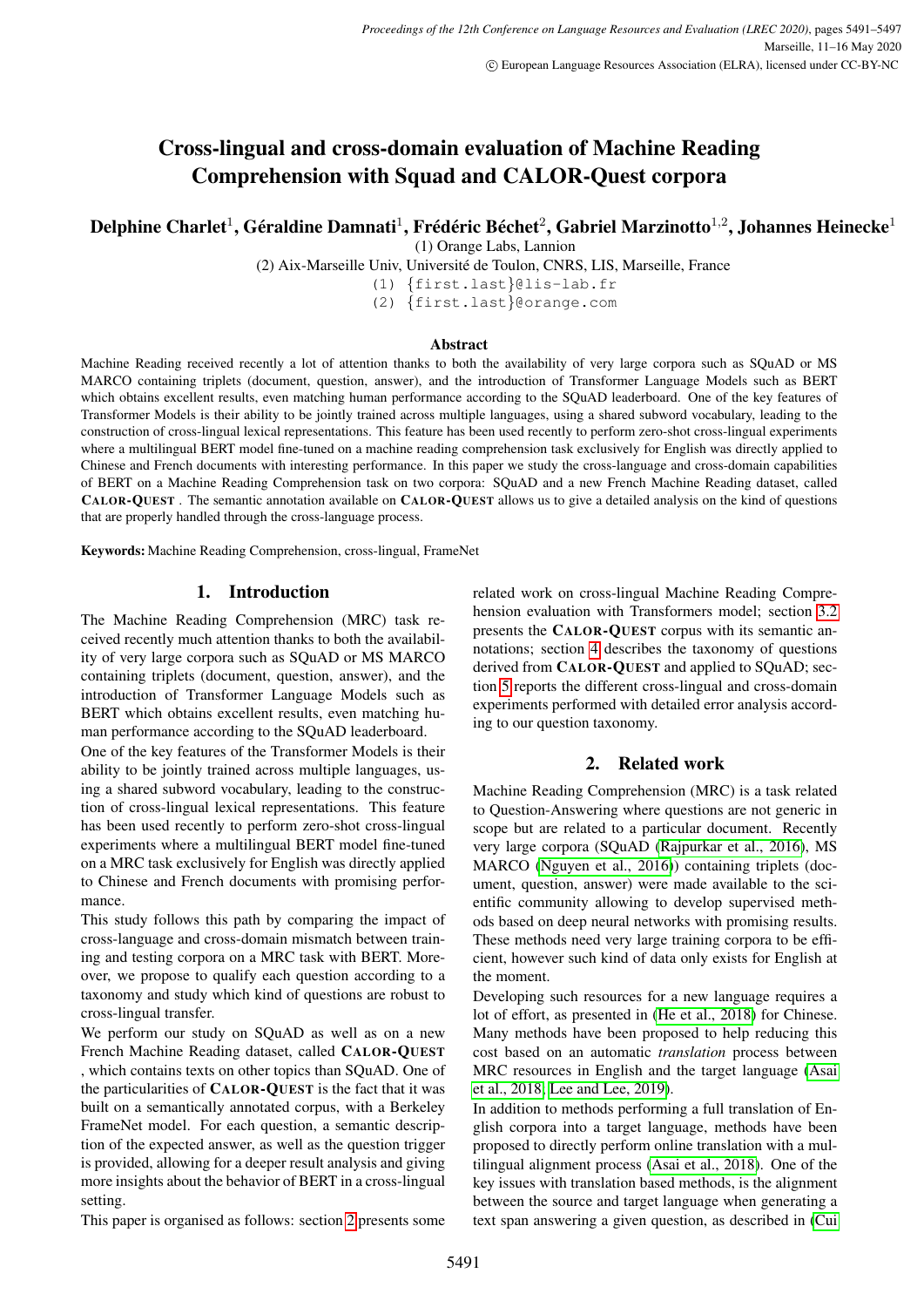[et al., 2019\)](#page-5-2). To overcome this problem several studies have proposed to take advantage of multilingual training of word representation in order to capture cross-lingual lexical representations. When training a machine reading model on a large source language corpus, and a much smaller target language corpus, this cross-lingual space allows the target model to benefit from the large source language training examples. Such approaches were proposed in [\(Cui et al.,](#page-5-2) [2019;](#page-5-2) [Kumar et al., 2019;](#page-6-3) [Lee and Lee, 2019\)](#page-6-2).

Another line of research consists in considering only multilingual lexical representations in a zero-shot cross-lingual setting where a machine reading model trained exclusively on a source language is applied to a target language for which no task-related data is available, an approach studied in [\(Siblini et al., 2019\)](#page-6-4) and [\(Artetxe et al., 2019\)](#page-5-3).

In this study we will investigate this zero-shot cross-lingual paradigm by applying a BERT multilingual model finetuned for an MRC task on a source language to an evaluation dataset on a target language. Moreover, we will compare cross-domain and cross-lingual performance and we will try to answer this question: which factor between language mismatch and domain mismatch has the strongest influence on the performances of an MRC task?

# 3. Machine reading Comprehension corpora description

### 3.1. SQUAD corpus

## 3.1.1. Dataset collection

The SQUAD corpus has been built from a collection of Wikipedia articles, selected from the top 10000 articles provided by the Project Nayuki's Wikipedia internal PageRanks. A subset of 536 articles has been randomly sampled from these articles. As a result, the collection has not been driven by any domain specific selection, but on the contrary the selection based on internal PageRank is likely to provide a variety of domains with general articles (the ones that are the more referred to in Wikipedia). We can thus argue the the SQUAD corpus reflects a "general knowledge" domain.

## 3.1.2. Question collection

In order to collect questions, the articles have been separated into articles and crowdworkers have been asked to ask and answer up to 5 questions for a given paragraph, within a time laps of 4 minutes. The answer has to be highlighted in the paragraph. As described into more details in [\(Rajpurkar](#page-6-0) [et al., 2016\)](#page-6-0), the crowdworkers were asked to use their own words but most questions were close to paraphrases with variations in syntactic constructions or small lexical variations with synonyms on the main verb for instance.

#### 3.1.3. French-SQUAD subset

A translation into French of a subset of SQuAD proposed by [\(Asai et al., 2018\)](#page-5-1). To do so, the authors trained an attention-based Neural Machine Translation model to translate questions and paragraphs. They proposed a method to align the start and end positions of the answer in the source language with a span of the context in the target language using attention weights. They have extracted with this approach several paragraphs and their corresponding question/answer pairs, resulting in 327 (question,answer, paragraph-question pairs over 48 articles. Thanks to the paragraph and question identifiers, we generated the same subset from the original English SQUAD corpus, allowing comparisons to be drawn from the same subset in two different languages.

### <span id="page-1-0"></span>3.2. CALOR-QUEST a machine reading corpus with semantic annotations

#### 3.2.1. Dataset collection

One of the contributions of this work is to use a new French MRC corpus called CALOR-QUEST , developed from a corpus of encyclopedic documents annotated with semantic information (CALOR-FRAME ) following the Berkeley Framenet paradigm described in [\(Marzinotto et al., 2018\)](#page-6-5). The CALOR-FRAME corpus was initially built in order to alleviate Semantic Frame detection for the French language with two main purposes. The first one was to have a large amount of annotated examples for each Frame with all their possible frame Elements, with the deliberate choice to annotate only the most frequent Frames. As a result, the corpus contains 53 different Frames but around 26k occurrences of them along with around 57k Frame Element occurrences. The second purpose was to study the impact of domain change and style change. To this end the corpus was built by gathering encyclopedic articles from two thematic domains (WW1 for First World War and Arch for Archeology and Ancient History) and 3 sources (WP Wikipedia, V for the Vikidia encyclopedia for children and CT for the Cliotext collection of historical documents) resulting in the 4 subcorpora described in Table [1.](#page-1-1)

| collection          | domain | source |
|---------------------|--------|--------|
| V <sub>-antiq</sub> | Arch   |        |
| WP_arch             | Arch   | ΜP     |
| CT WW1              | WW1    | CТ     |
| WP WW1              | MM 1   | ۸I D   |

<span id="page-1-1"></span>Table 1: CALOR corpus collection

As opposed to SQUAD articles collection approach that resulted in a "general knowledge" corpus, the CALOR-QUEST collection approach results in a specialized domain specific corpus.

## 3.2.2. Question collection

The approach followed to build CALOR-QUEST , described in (Béchet et al., 2019), is based on the use of semantic annotation in order to generate pairs of question/answer from an annotated document.

| Frame: Losing                                                                               |  |            |         |            |                |
|---------------------------------------------------------------------------------------------|--|------------|---------|------------|----------------|
|                                                                                             |  |            |         |            |                |
| FR: Owner                                                                                   |  |            | FR:Time | <b>LII</b> | FR: Possession |
| German troops, who carried out the attacks on 8th and 9th October, lost 80% of their number |  |            |         |            |                |
| FR:Assaillant                                                                               |  | <b>T.U</b> | FR:Time |            | FR:Result      |
|                                                                                             |  |            |         |            |                |
| Frame: Attack                                                                               |  |            |         |            |                |

<span id="page-1-2"></span>Figure 1: Example of sentence annotated with Frames in the CALOR-FRAME corpus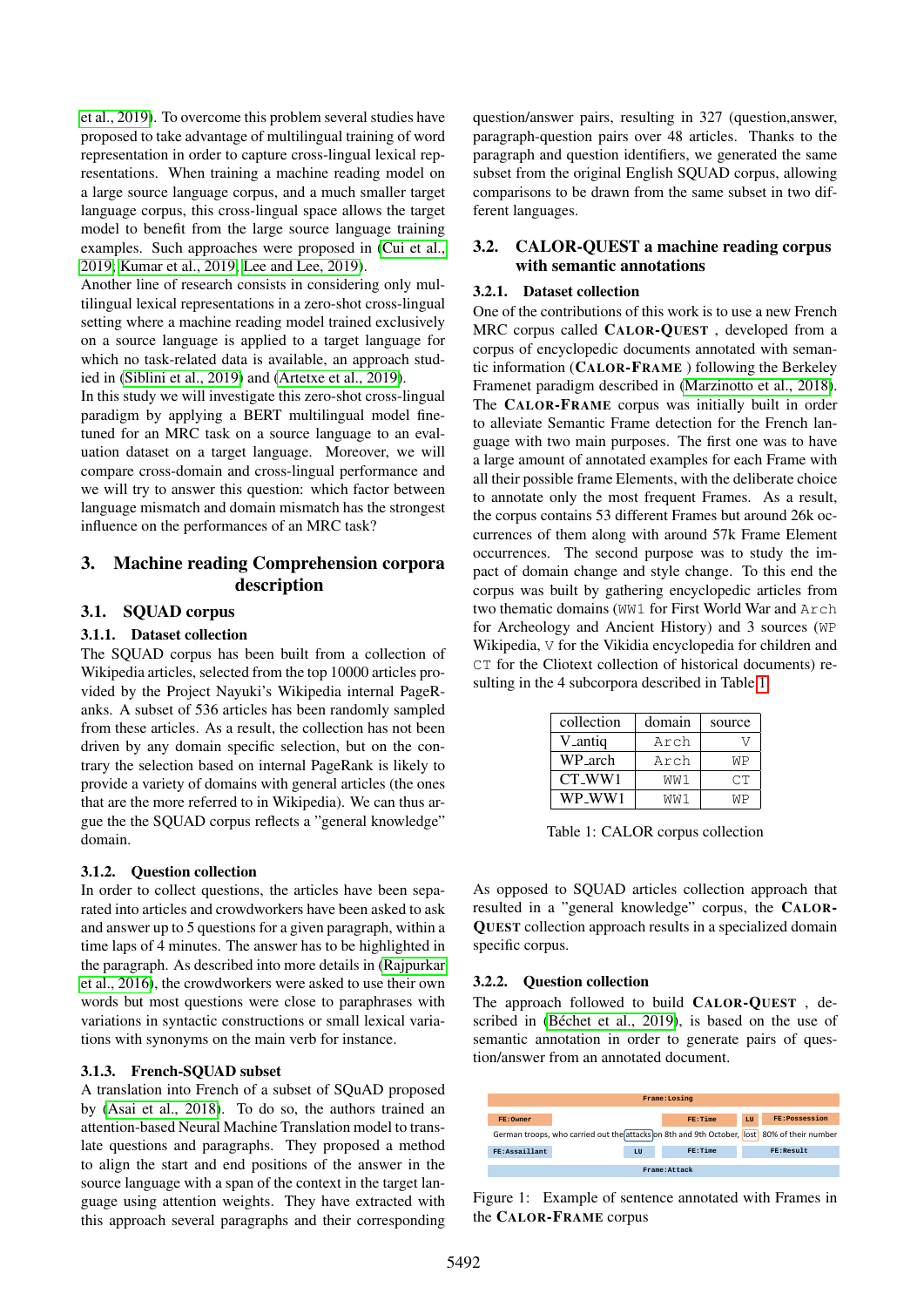An example of annotated sentence<sup>[1](#page-2-1)</sup> is given in figure [1.](#page-1-2) As one can see, a single sentence can be annotated with several frames, each of them triggered by a *Lexical Unit* (LU): attacks and lost for respectively the Frames Attack and Losing. To each Frame is associated a set of *Frame Element* (FE) which are the arguments of the semantic relation represented by the Frame. From such annotations, a *Question/Answer* corpus can be obtained. The method consists in producing, for every Frame occurrence f, a triplet  $(F, E, C)$  where F is the label of the frame f, E is one Frame Element of  $f$  and  $C$  (for Context) is the set of the other Frame Elements of f. Given a triplet  $(F, E, C)$ , questions can be produced for which the answer is  $E$ .

Two processes have been used to generate the question/answer pairs of CALOR-QUEST : one based on an automatic generation process to obtain the training partition of CALOR-QUEST ; one based on a manual process for the validation/test partition.

The automatic generation process consists in using specific and generic patterns for generating questions from a triplet  $(F, E, C)$ . Generic rules allow to produce a very large number of questions covering all possible questions a Frame could produce, without too much concern for the syntactic correctness of the questions produced. On the opposite, specific rules produce less questions but are closer to questions that one can naturally produce for a given Frame. In all cases the semantic validity of the questions generated is guaranteed, but not their syntactic validity.

The manual collection of *natural questions* is reduced to a validation/test set. Annotators had to write questions about a text paragraph directly from  $(F, E, C)$  triplets. The original sentence was not presented in order to leave more freedom for the annotator in her or his lexical and syntactic choices. Besides, the annotator can select any elements of the context to include in the question. The main advantage of this method is that it is possible to know, for each error made by an MRC system, which phenomenon was not well covered by the model. An example of the information provided to the annotator and the collected questions is given below:

Frame = Hiding objects

- Context
	- Agent : a Gallic militia leader
	- Hidden object: a treasure
	- Hiding place: in his Bassing farm
- Answer
	- Place: Moselle
- Questions produced:
	- *In which region did the Gallic militia leader hide the treasure?*
	- *Where is the location of the Bassing farm in which the Gallic militia leader hid the treasure ?*

With the proposed method, the resulting corpus CALOR-QUEST consists of about 300 documents in French, for which nearly 100 000 automatic question/answer pairs, and more than 1000 natural question/answer pairs are available. More detailed numbers per collection are given in table [2.](#page-2-2)

| collection | $#$ docs | #natural  | #generated |
|------------|----------|-----------|------------|
|            |          | questions | questions  |
| V_antiq    | 61       | 274       | 4672       |
| WP_arch    | 96       | 302       | 36259      |
| CT WW1     | 16       | 241       | 7502       |
| WP WW1     | 123      | 319       | 50971      |
| total      | 296      | 1136      | 99404      |

<span id="page-2-2"></span>Table 2: Description of CALOR-QUEST corpus

In the following, the CALOR-QUEST partition used to train models is made only of generated questions while the partition used for test is the *natural* question set.

# <span id="page-2-0"></span>4. Semantically-based taxonomy of questions

One of the key features of CALOR-QUEST is to provide a semantic representation of the answer for each question of the corpus. This representation of the expected answers is based on the Frame Element taxonomy used to annotate CALOR-FRAME . We propose to associate to each Frame Element a *question type* that can generalize the kind of answers represented by each Frame Element type. This taxonomy of questions is presented in section [4.1](#page-2-3) for CALOR-QUEST and applied to SQuaD in section [4.2.](#page-3-1)

#### <span id="page-2-3"></span>4.1. CALOR-QUEST question labelling

For each Frame Element, a *question type* can be assigned corresponding to the kind of question that could be asked to retrieve the Frame Element (FE). This question type is made of a *Wh-word* (interrogative determiners, adverbs, or pronouns) eventually followed by a specifier. We have performed this mapping association for the 53 Frames of the CALOR-FRAME corpus. For example, to the Frame Hiding, the FE Hiding place is associated to the *Wh*word where, Hiding object is associated to what and Agent to who agent. For "*who*" and "*what*", we make a distinction whether the FE corresponding to the answer is or is not the agent of the Frame. In the former case, the *question type* is who agent or what agent. In the latter case, it is simply who or what. We have chosen to make this distinction because some Frames can have several Frame Elements that can be retrieved by asking "what" or "who" question (eg. "*who attacks who?*"). Additionally, we assume that asking a question about the agent of a Frame can raise different issues than asking a question about its patient.

Eventually, all the 495 Frame Elements of the CALOR-FRAME corpus can be clustered into 64 question types. In this study they are used to categorize the questions of our test sets in order to study systems general performance along question types and to observe more deeply crossdomain and cross-language robustness of the models. The

<span id="page-2-1"></span><sup>&</sup>lt;sup>1</sup>the corpus is in French but the examples are translated in order to facilitate the reader's comprehension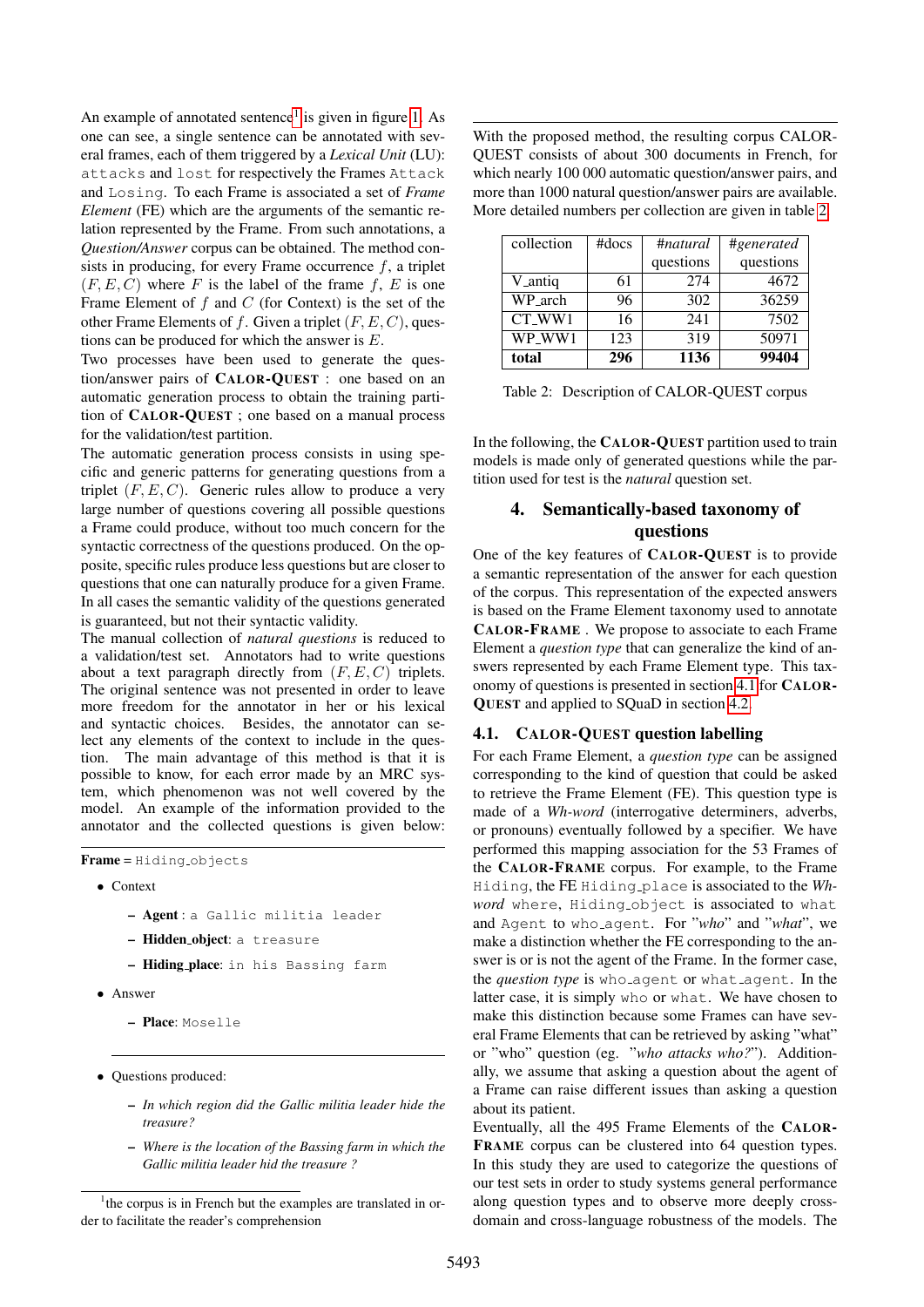CALOR-QUEST test partition covers all the Frames, but only a subset of 245 Frame Elements, corresponding to 38 different *question types* occur in this test partition. 20 of them occur more than 10 times, covering about 98% of the questions.

## <span id="page-3-1"></span>4.2. Bilingual subset of SQuAD question labelling

The French subset of SQUAD (Fr-sub-SQUAD) will be used in our study both in its French version (Fr-sub-SQuAD) and in its corresponding original English version (En-sub-SQuAD) to support our experimental observations. We have manually labelled this subset of questions with the same *question type* taxonomy as the one obtained from CALOR-QUEST . We want to point out that this manual annotation process is not based on the *Wh-word* used in the questions, but rather on the semantic role of their answers. For instance, all questions for which the answer is a place are labelled where whatever the formulation of the question (e.g. *"What venue did Super Bowl 50 take place in?"*).

## 4.3. Question type distribution

Figure [2](#page-4-0) presents the distribution of the 20 most frequent question types in both CALOR and sub-SQuAD corpora. In both cases the majority class is the category what but the proportion is higher for sub-SQuAD. Questions related to amounts (how much) are much more represented in the sub-SQuAD corpus while the category who agent is more represented in CALOR-QUEST . The other categories are rather similarly distributed. Adverbial phrases on the right of the histogram correspond to a minority of questions in CALOR-QUEST but present some interesting properties in terms of models robustness.

## 5. Experiments

## <span id="page-3-0"></span>5.1. Experimental set up

We use for our MRC system a fine-tuned version of BERT multilingual model: *multi cased L-12 H-768 A-12* [\(Devlin](#page-5-5) [et al., 2018\)](#page-5-5)<sup>[2](#page-3-2)</sup>, with default hyperparameters. In order to reproduce the same conditions as the SQuAD corpus, we cut the CALOR documents into paragraphs whose lengths are close to the average paragraph length of SQuAD (around 120 tokens): starting at the beginning of each document, we look for the next end of sentence marker after 120 tokens. This constitutes the first paragraph on which the MRC system will be applied. Then the process is repeated on the text starting at the next sentence in the document.

The evaluation is done with SQuAD's evaluation script<sup>[3](#page-3-3)</sup>, customized for French (removing french articles in the normalization process, instead of English articles) when evaluating French corpora. In this evaluation set-up, "*F1*" is the average F-measure per question, where for each question a precision/recall performance is measured between the predicted and ground-truth sets of tokens in answer spans.

Models that are claimed to be trained on SQuAD in this paper are trained on the standard training set of SQuADv1.1. Training on the CALOR corpus is done on a selected sample set of 30K generated questions. The sampling strategy is motivated by the objective of covering with at least one question all the answers of the corpus. When an answer has several candidate questions, the priority is given to questions generated with specific rules (which are closer to natural questions). Finally the set is completed with questions produced by generic rules in order to reach a 30k training size. Experiments, not reported here, have shown that adding many variants of generic questions for each answer does not improve performances, and may even decrease them.

#### 5.2. Comparing cross-domain and cross-language robustness

Table [3](#page-3-4) compares performances in terms of F1 of a BERT model trained on SQuAD or trained on CALOR for various test sets. For the first two lines, the test sets differ both from language and domain (even though both SQuAD and CALOR are intrinsically multi-domain, we use the term "domain" to refer the switch in corpus collection condition).

| <b>Training Corpus</b> | SQuAD      | <b>CALOR</b> |
|------------------------|------------|--------------|
| Train. Size (Lang.)    | 87599 (En) | 30000 (Fr)   |
| Fr-CALOR-Quest         | 62.1       | 82.0         |
| En-SQuAD               | 87.9       | 58.3         |
| En-sub-SQuAD           | 88.8       | 58.7         |
| Fr-sub-SQuAD           | 79.6       | 61.8         |

<span id="page-3-4"></span>Table 3: F1 on various test sets in French and in English with models trained on SQuAD (trainv1.1) or CALOR-**QUEST** 

We can observe the impact of train/test mismatch. However, simply observing those two lines is not enough to conclude if language or domain switch are responsible for the drop in performances. The third and fourth line provide some interesting insights. If the model trained on French data yield slightly better performances on Fr-sub-SQuAD than on En-sub-SQuAD (61.8 *vs* 58.7), the model trained on English SQuAD outperforms the model trained on French CALOR for both languages. Even if training corpora don't have the same size, it is particularly striking to observe that a model trained in similar conditions but on a different language can yield 79.6 F1 while a model trained on French data in different conditions provides a 17.8 pts absolute drop in average F1. These results tend to show that Machine Reading Comprehension models based on multilingual BERT contextual representations are more robust to language variations than to domain variations.

Figure [3](#page-4-1) shows detailed performances of models trained on CALOR or SQuAD on the CALOR-QUEST *natural* questions test set, depending on the question type labelled as presented in section [4.1.](#page-2-3) Categories are ranked according to decreasing average F1 score for the model trained on SQuAD. The count of each question type is given in the x axis labels.

<span id="page-3-2"></span><sup>2</sup>[https://github.com/google-research/bert/](https://github.com/google-research/bert/blob/master/run_squad.py) [blob/master/run\\_squad.py](https://github.com/google-research/bert/blob/master/run_squad.py))

<span id="page-3-3"></span><sup>3</sup>[https://github.com/allenai/bi-att-flow/](https://github.com/allenai/bi-att-flow/blob/master/squad/evaluate-v1.1.py) [blob/master/squad/evaluate-v1.1.py](https://github.com/allenai/bi-att-flow/blob/master/squad/evaluate-v1.1.py)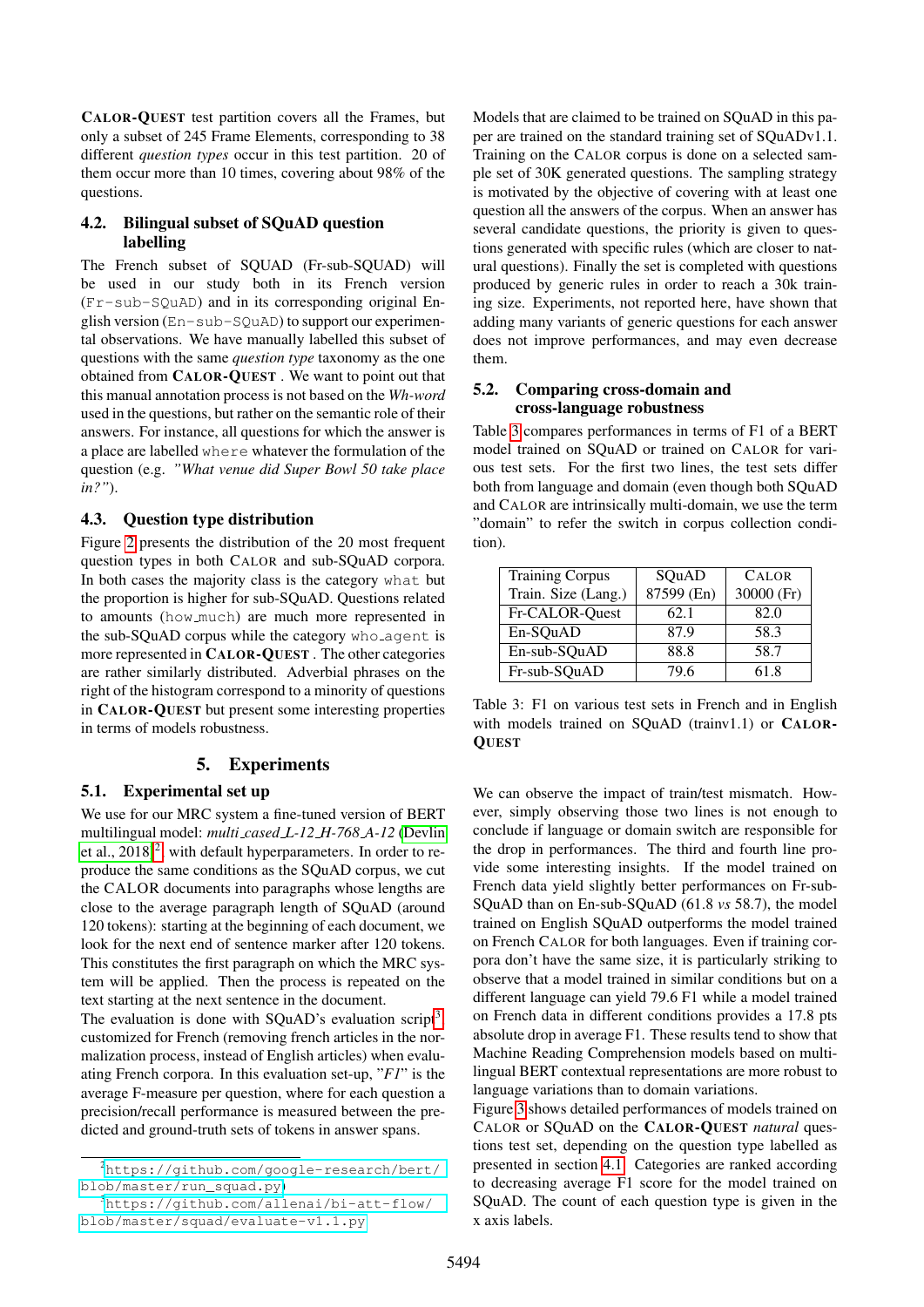

<span id="page-4-0"></span>Figure 2: distribution of question types for CALOR and the bilingual subset of SQuAD



<span id="page-4-1"></span>Figure 3: Detailed performance by question type on the CALOR-QUEST test set

The first observation is that performance is not uniform among question types, with performance ranging from 24% to 82% for SQuAD model, and from 42% to 95% for CALOR model. All question types improve their performance when the model is trained on the dedicated CALOR corpus, with a relative improvement ranging from 2% (since when to 78% (for which reason). Even if the conclusions must be tempered by the small amount of examples for these labels, the observation could be explained by the fact that since when answers are strongly correlated to a stable syntactic construction with a particular preposition (since or *depuis* in French) followed by a date. On the other hand, (for which reason) answers are more likely to occur with a large variety of formulations, making it more difficult for models to generalize. The question types which perform almost the same, whatever the model, are against who and since\_when but, here again, the small size of these sets does not allow to draw definitive conclusions. The question types with the largest improvement (around 60% and more) are: for\_which\_reason, to\_whom, to\_what, with\_what\_means and in\_what\_way. How\_much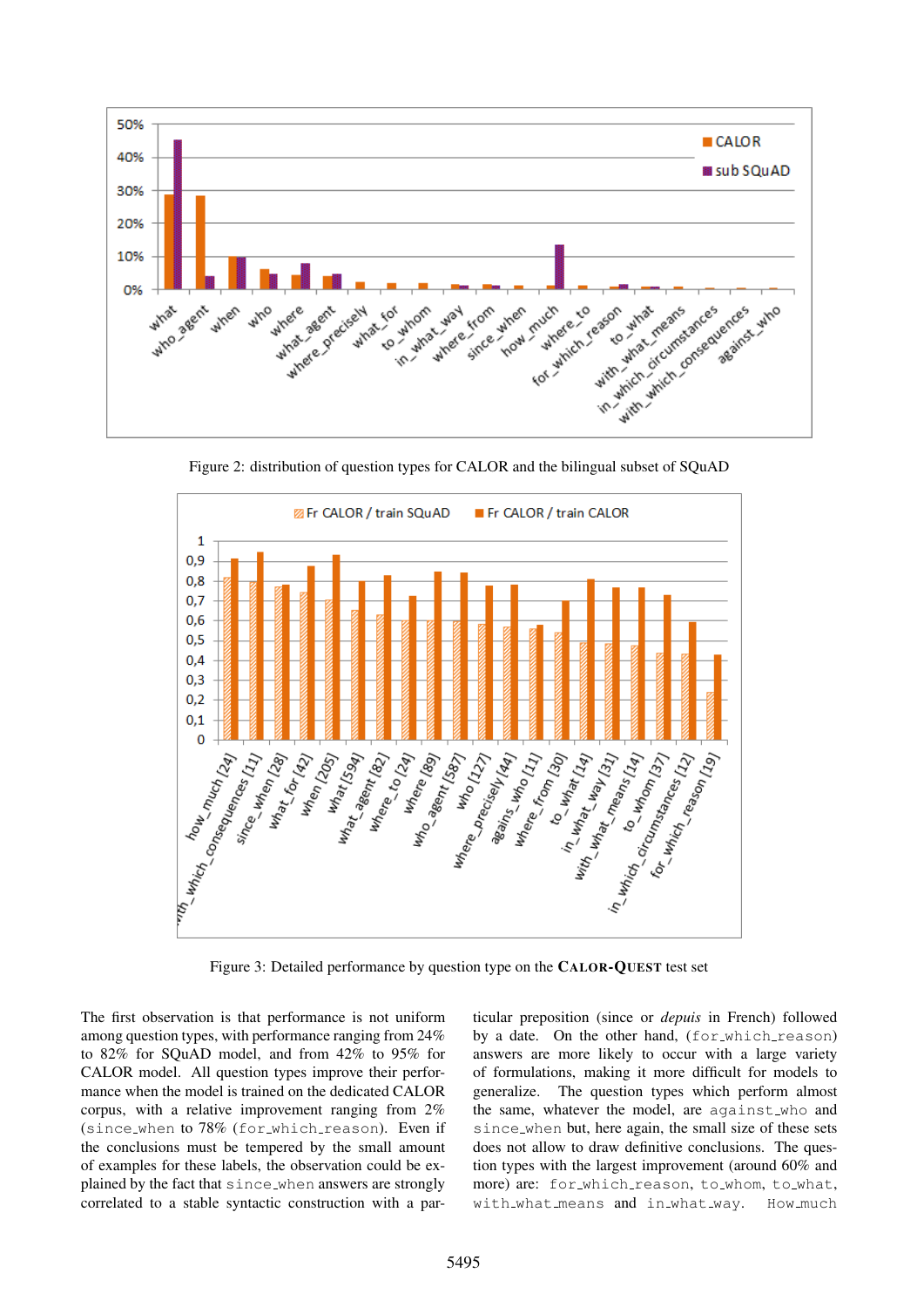question type performs well  $(.80\%)$  already with SQuAD model, and its improvement with dedicated model is moderated. Finally, the worst performing question-type is the same for both models: for which reason, even though there is a noticeable improvement with CALOR corpus.

The next figure focuses on the SQuAD bilingual test set. It is important to note from table [3](#page-3-4) that the overall results on full En-SQuAD and on En-sub-SQuAD are comparable and for the rest of this section we will study in depth models performance on sub-SQuAD only. Hence figure [4](#page-6-6) shows performance for the question-types with more than 10 occurrences (covering more than 90% of the sub-SQuAD questions) for different versions of the test set (French or English) and for different models: the model trained on SQuAD and the model trained on CALOR.

It can be observed that most of the time, results obtained on different question types are comparable across languages for a given model, except for who agent and what agent where these results are less stable. However, the difference due to model training conditions is very important. Hence, training on the CALOR French corpus, which is not suited for the thematic domains of SQuAD questions, does not help answering French questions and performance remains at the level of the English ones. That pleads for the intrinsic multilingual capacity of BERT, but domain specific data still enables to get the best performance. In other words the language effect has less impact than the domain shift effect.

### 5.3. Mixing training corpora

In this section we want to observe the impact of mixing training data from different languages and different domains. Hence table [4](#page-5-6) contains a third column where the model has been trained on a hybrid training corpus composed of the CALOR-QUEST 30k French question/paragraph pairs and a randomly sampled subset of 60k English SQuAD question/paragraph pairs. Sub-sampling the SQuAD corpus was achieved in order to obtain equivalent corpora in terms of training size (around 90k question/paragraph pairs).

| <b>Training Corpus</b> | SQuAD | <b>CALOR</b> | mixed      |
|------------------------|-------|--------------|------------|
| Train. Size            | 87599 | 30000        | 30k(Fr)    |
| (Lang.)                | (En)  | (Fr)         | $+60k(En)$ |
| Fr-CALOR-Quest         | 62.1  | 82.0         | 82.6       |
| En-SQuAD               | 87.9  | 58.3         | 87.6       |
| En-sub-SQuAD           | 88.8  | 58.7         | 87.7       |
| Fr-sub-SQuAD           | 79.6  | 61.8         | 75.4       |

<span id="page-5-6"></span>Table 4: F1 on various test sets with models trained on SQuAD (trainv1.1), CALOR-Quest and a mix of both

The first row shows that performance on the Fr-CALOR-Quest test set is only slightly impacted by training data augmentation (82.6 F1 with mixed training corpus against 82.0 with Calor only. A more detailed analysis showed however that some question types are not impacted by corpus augmentation (what, when, how much, to what and what  $f$ or) while some are positively impacted (+10% relative for to whom and +36% relative for against who) and some on the contrary are negatively impacted (- 15% relative for in what way and -30% relative for for which reason). The second and third rows yields similar conclusions: training on a multilingual corpus has little impact on overall performance for English test sets. The last row however confirms the preceding conclusions regarding the larger influence of domain against language. For the French subset of SQuAD adding training data from the same domain in English is more efficient (79.6 average F1) than adding training data in French from another domain.

### 6. Conclusion

This paper presented a study on the cross-language and cross-domain capabilities of BERT on a Machine Reading Comprehension task. We have described a new French Machine Reading dataset, called CALOR-QUEST . The semantic annotation available on CALOR-QUEST allows us to give a detailed analysis on the types of questions that are properly handled through the cross-language process. Thanks to a semantically motivated taxonomy of (question, paragraph, answer) triplets, we were able to highlight which question types are intrinsically more error prone and which are more sensitive to language or domain shift. Finally, the use of a subset of the SQuAD test corpus available in both French and English allowed further observations to be drown. One of the main conclusion of this work is that with multilingual contextual word representations, the language effect has less impact than the domain shift effect.

## 7. Bibliographical References

- <span id="page-5-3"></span>Artetxe, M., Ruder, S., and Yogatama, D. (2019). On the cross-lingual transferability of monolingual representations. *arXiv preprint arXiv:1910.11856*.
- <span id="page-5-1"></span>Asai, A., Eriguchi, A., Hashimoto, K., and Tsuruoka, Y. (2018). Multilingual extractive reading comprehension by runtime machine translation. *CoRR*, abs/1809.03275.
- <span id="page-5-4"></span>Béchet, F., Aloui, C., Charlet, D., Damnati, G., Heinecke, J., Nasr, A., and Herledan, F. (2019). CALOR-QUEST : generating a training corpus for Machine Reading Comprehension models from shallow semantic annotations. In *MRQA: Machine Reading for Question Answering - Workshop at EMNLP-IJCNLP 2019 - 2019 Conference on Empirical Methods in Natural Language Processing*, Hong Kong, China, November.
- <span id="page-5-2"></span>Cui, Y., Che, W., Liu, T., Qin, B., Wang, S., and Hu, G. (2019). Cross-lingual machine reading comprehension. In *Proceedings of the 2019 Conference on Empirical Methods in Natural Language Processing and the 9th International Joint Conference on Natural Language Processing (EMNLP-IJCNLP)*, pages 1586–1595.
- <span id="page-5-5"></span>Devlin, J., Chang, M.-W., Lee, K., and Toutanova, K. (2018). Bert: Pre-training of deep bidirectional transformers for language understanding. *arXiv preprint arXiv:1810.04805*.
- <span id="page-5-0"></span>He, W., Liu, K., Liu, J., Lyu, Y., Zhao, S., Xiao, X., Liu, Y., Wang, Y., Wu, H., She, Q., et al. (2018). Dureader: a chinese machine reading comprehension dataset from real-world applications. *ACL 2018*, page 37.